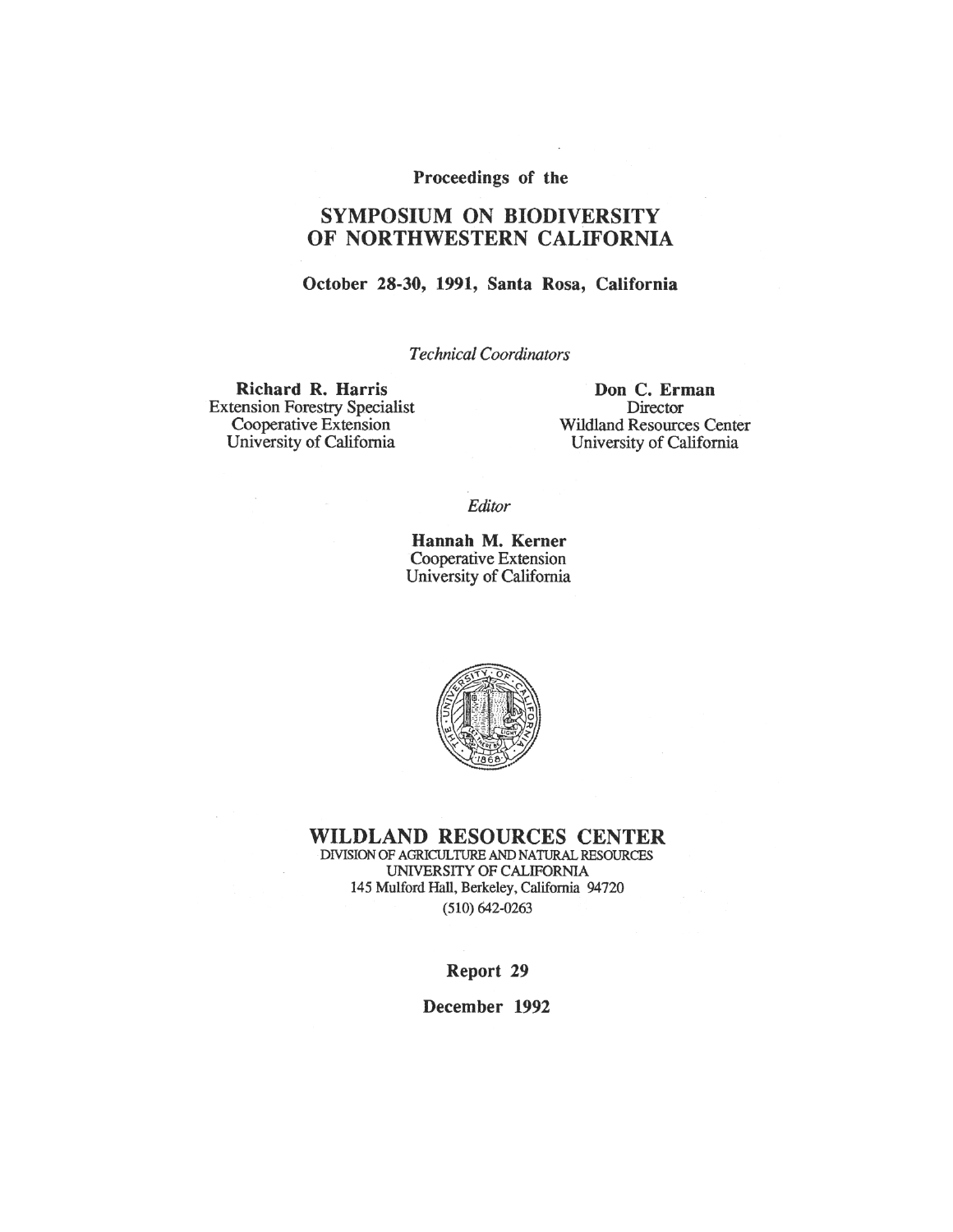Thorp, R.W. & D. M. Gordon, D.M., 1992. **Biodiversity and pollination ecology of bees in coastal nature preserves**. pp. 105-111 in: Harris, R. R., & Erman, D. C. (Tech. Coord.), & Kerner, H. M. (ed.). 1992. Proc. of the Symposium on biodiversity of northwestern California. Oct. 28-30, 1991, Santa Rosa, CA. Wildland Resources Center Report 29, University of California, Berkeley, CA 94720.

### **BIODIVERSITY AND POLLINATION BIOLOGY OF BEES IN COASTAL NATURE PRESERVES**.

Robbin W. Thorp and David M. Gordon. Department of Entomology University of California, Davis, CA 95616

**Abstract**. *Biodiversity (number of species and composition) of bee communities at the Lanphere-Christensen Dunes Preserve near Arcata, CA and Bodega Marine Reserve near Bodega Bay, CA is compared and contrasted. Differences in habitat (dunes and adjacent woodlands versus grassland, bus lupine, dunes, midden mounds, coastal bluffs), flowering plant communities, early and late season bee faunas, and specialization of bees for pollen collection from specific plants influence the diversity. Reproduction of many flowering plants depends on pollination by bees. Bees nest in habitats often removed from the primary flowering plants they pollinate. Since some plants appear to be pollinator limited this necessitates preservation of mosaics of habitats that include bee nest sites when developing management plans for conservation of flowering plants of concern.*

## **Introduction**

The word bees brings to mind in most people the honey bee. A few may recognize that bumble bees are somehow related, but even many entomologists are unaware of the tremendous diversity of bees. The world bee fauna of bees (superfamily Apoidea) is estimated at 20,000 species. Of these, about 10% are social, 75% are solitary, and 15 % are cuckoo parasites of other bees (Bohart, 1970). Bees are most diverse and abundant in arid warm temperate areas of the world, especially in the Mediterranean, California, and adjacent desert areas (Michener 1979). With rare exceptions, bees rely on nectar and pollen as food resources: nectar primarily as energy for flight and other activities, pollen as nutrients for reproduction (ovarian and brood development). Most bees are generalists when foraging for nectar, restricted primarily by body or tongue size. Many bee species, however, exhibit host-specificity (oligolecty) in relation to pollen resources (Robertson, 1925; Linsley, 1958). Linsley and MacSwain (1958) define oligolecty as the collection of pollen from one or a few closely related plant species by all members of a bee species with use of alternative sources occurring only during stress periods when such pollen sources are locally (or temporarily) absent.

Bees are "keystone" species in most plant communities because of their importance as pollinators for the reproductive continuity of many flowering plants including rare and endangered species. This has not received the attention it deserves when formulating policies for conservation and mitigations (Tepedino, 1979; Thorp, 1990). Conservation activities often focus on preservation of the plant species, its habitat, or on restoration by transplanting seeds or seedlings. However, many of these same plants are dependent on bees which live in adjacent, but different habitats as defined by soil type and/or vegetation. Thus, the bees may not be protected or included in transplantings. Many plants, including rare and endangered species are pollinated by bees that are host-specific for pollen (Moldenke, 1976a, b; Tepedino *et al*., 1990). These specialists may be more efficient pollinators than generalist species (Strickler, 1979). Conservation and restoration biologists will require better understanding of diversity in bee communities, bee/flower associations, and bee nest site requirements for habitat and continuation of bee pollinated plant populations.

## **Methods.**

Biological inventories of bees, their host-plant associations, nesting habitats, and biologies were conducted at the Lanphere-Christensen Dunes Preserve (LCDP), Arcata, California (The Nature Conservancy) (Gordon, 1984) and the Bodega Marine Reserve (BMR), Bodega Bay, California (University of California, Natural Reserve System). Both sites are in the northern humid plant climate zones of California (Kimball, 1959) and the Temperate Mediterranean eco-floristic subzone (Barbour *et al*., 1975). Voucher specimens of bees were collected throughout the active season to determine species diversity, phenology, and flower associations. Nest site habitats were located for many bee species and nests were excavated for some to obtain nest architecture and additional life history information.

The relative abundance of bees at Bodega and Arcata dunes was based on relative numbers of voucher specimens collected and observations of bee abundance at the peak of their active season. Bees were rated as: Rare <5; Uncommon 5-10; Occasional 11-25; Common 26-50; Abundant >50.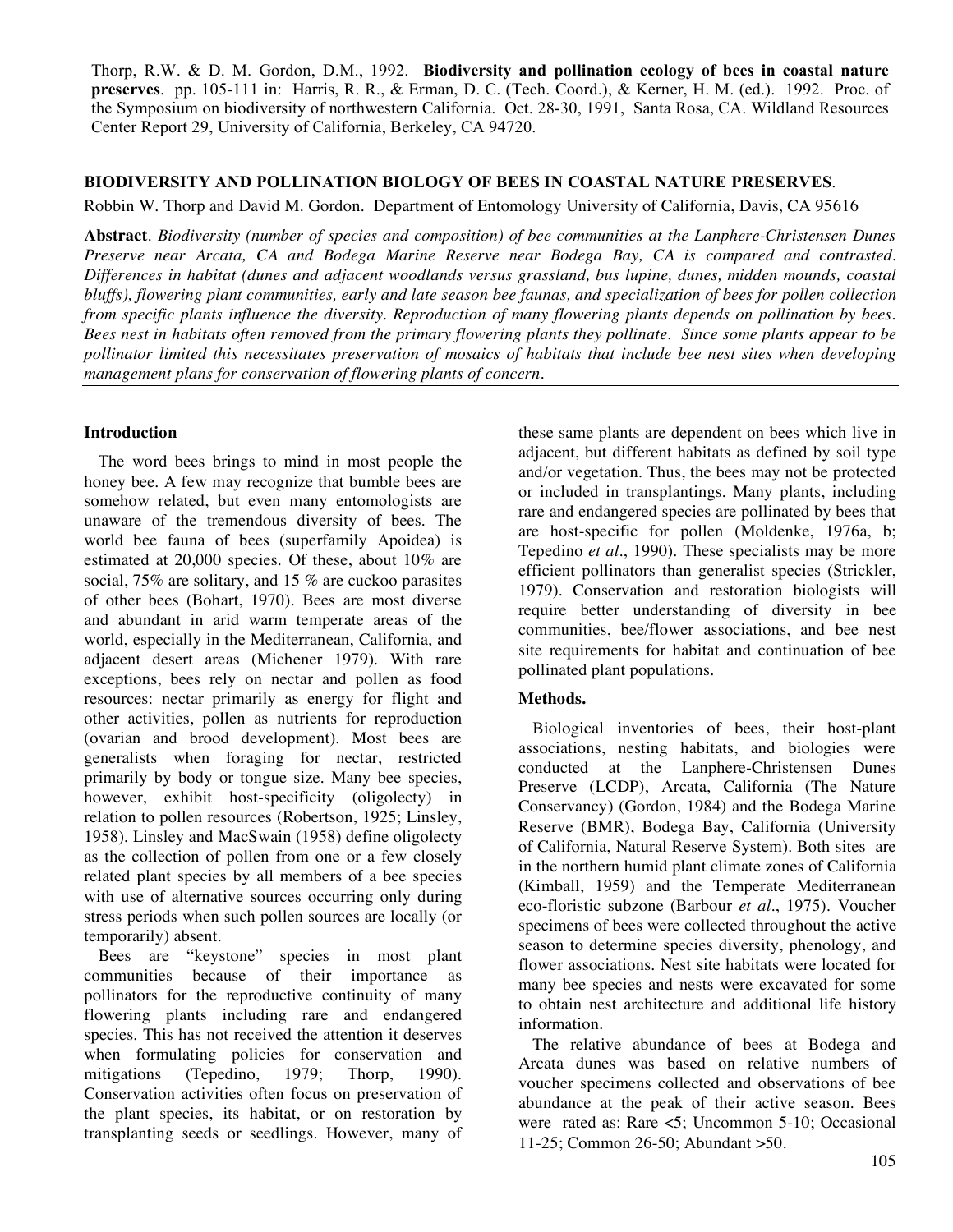Calculations of difference and resemblance among bee faunas and floras of the two sites are based on those used by Thorp *et al.* (1983). Difference  $=$ number of taxa not shared / sum of taxa X 100, thus, 0  $=$  no difference and  $100 =$  total difference. Resemblance = number of shared taxa  $/$  number of taxa in smallest fauna or flora X 100, thus  $0 =$  no taxa shared and  $100 =$  all taxa from smaller fauna or flora occur in the larger.

Six biogeographical patterns were recognized: 1) Holarctic and transcontinental in North America; 2) transcontinental, mostly Alaska, southern Canada and northern US; 3) western North America, mostly montane and intermountain areas west of 100 degrees longitude; 4) Pacific Coast area from British Columbia, Canada to northern Baja California, Mexico; 5) California with some limited to the coastal area; and 6) European introductions.

Analyses and comparisons of floras were based on floral surveys by Barbour (1970, 1972) at BMR and by Barker (1976) at LCDP. Data on bee visited flowers were obtained from personal observations.

#### **Results**

The bee faunas of Bodega and Arcata dunes are similar in numbers of families, genera and species (Table 1). The same six families occur at both sites, but only 18 of 27 genera and 22 of 68 species are shared. The relative abundance ratings show the rare to occasional species to be comparable, about 44% (Table 2). The combined categories of common and abundant species are used for most other comparisons. Five of the 26 species are common or abundant at both sites: *Ceratina acantha* Provancher; *Habropoda miserabilis* Cresson; *Bombus occidentalis* Greene; *Dialictus longicornus* (Crawford); and *Lasioglossum pavonotum* (Cockerell) (Table 3). Andrenidae are common at Bodega, but rare at Arcata dunes, while Megachilidae are prevalent at Arcata dunes and scarce at Bodega. Uniquely abundant species at Bodega include *Andrena barbilabris* Kirby; *Anthophora bomboides stanfordiana* Cockerell; *Melissodes pallidisignata* Cockerell; and *Colletes fulgidus longiplumosus* Stephen. *Megachile wheeleri* Mitchell is uniquely abundant at Arcata dunes. Honey bees, *Apis mellifera* Linnaeus, are rare at Bodega, but abundant at Arcata dunes due to nearby apiaries and feral populations.

**Table 1.** *Bee faunas of Bodega Marine Reserve (BMR) and Lanphere-Christensen Dunes Preserve (LCDP). Numbers of* taxa present and difference  $(D)^{1}$  and resemblance  $(R)^{2}$  of *faunas.*

| Families      |                |                      | Genera         |                |       |    | <b>Species</b>      |                |            |                |
|---------------|----------------|----------------------|----------------|----------------|-------|----|---------------------|----------------|------------|----------------|
|               |                | <b>BMR LCDP Both</b> |                | D <sup>1</sup> | $R^2$ |    | BMR LCDP Both $D^1$ |                |            | $\mathbb{R}^2$ |
| Andrenidae    | $\mathcal{P}$  |                      |                | 50.0           | 50.0  | 8  | 4                   |                | 90.9       | 25.0           |
| Anthophoridae |                | 4                    | 4              | 42.9           | 100.0 | 12 | 5                   | 4              | 69.2       | 80.0           |
| Apidae        | 2              | 3                    | $\overline{c}$ | 33.3           | 66.7  | 8  | 11                  |                | 41.7       | 63.7           |
| Colletdae     | $\overline{2}$ | $\mathfrak{D}$       | $\mathfrak{D}$ | 0.0            | 100.0 | 2  | 3                   |                | $1^3$ 75.0 | 33.3           |
| Halictidae    | 6              | 5                    | 5              | 16.7           | 100.0 | 10 | 10                  | 6 <sup>3</sup> | 57.1       | 60.0           |
| Megachilidae  | 6              | 5                    | 4              | 42.9           | 80.0  | 7  | 10                  |                | $3^3$ 78.6 | 30.0           |
| Totals        |                |                      |                | 33.3           | 90.0  | 47 | 43                  | 22.            | 67.7       | 512            |

 $1 D$  = Difference = number of taxa not shared/sum of taxa x 100

<sup>2</sup> R = Resemblance = number shared taxa /number of taxa in smallest x 100

<sup>3</sup> Excluding some undetermined specimens.

**Table 2.** *Relative abundance of bees at Bodega Marine Reseve (BMR) and Lanphere-Christensen Dunes Preserve (LCDP). Based on relative numbers of voucher specimens collected and observations of bee abundance at peak of active season. Ratings: Rare <5; Uncommon 5-10; Occasional 11-25; Common 26-50; Abundant >50. Numbers and percentages of species.*

|            | <b>BMR</b>   | <b>LCDP</b> |
|------------|--------------|-------------|
| Rare       | 14 (29.8%)   | 13 (30.2%)  |
| Uncommon   | $7(14.9\%)$  | $6(14.0\%)$ |
| Occasional | 11 (23.4%)   | $9(20.9\%)$ |
| Common     | $3(6.4\%)$   | $6(14.0\%)$ |
| Abundant   | $12(25.5\%)$ | $9(20.9\%)$ |
| Totals     | 47           | 43          |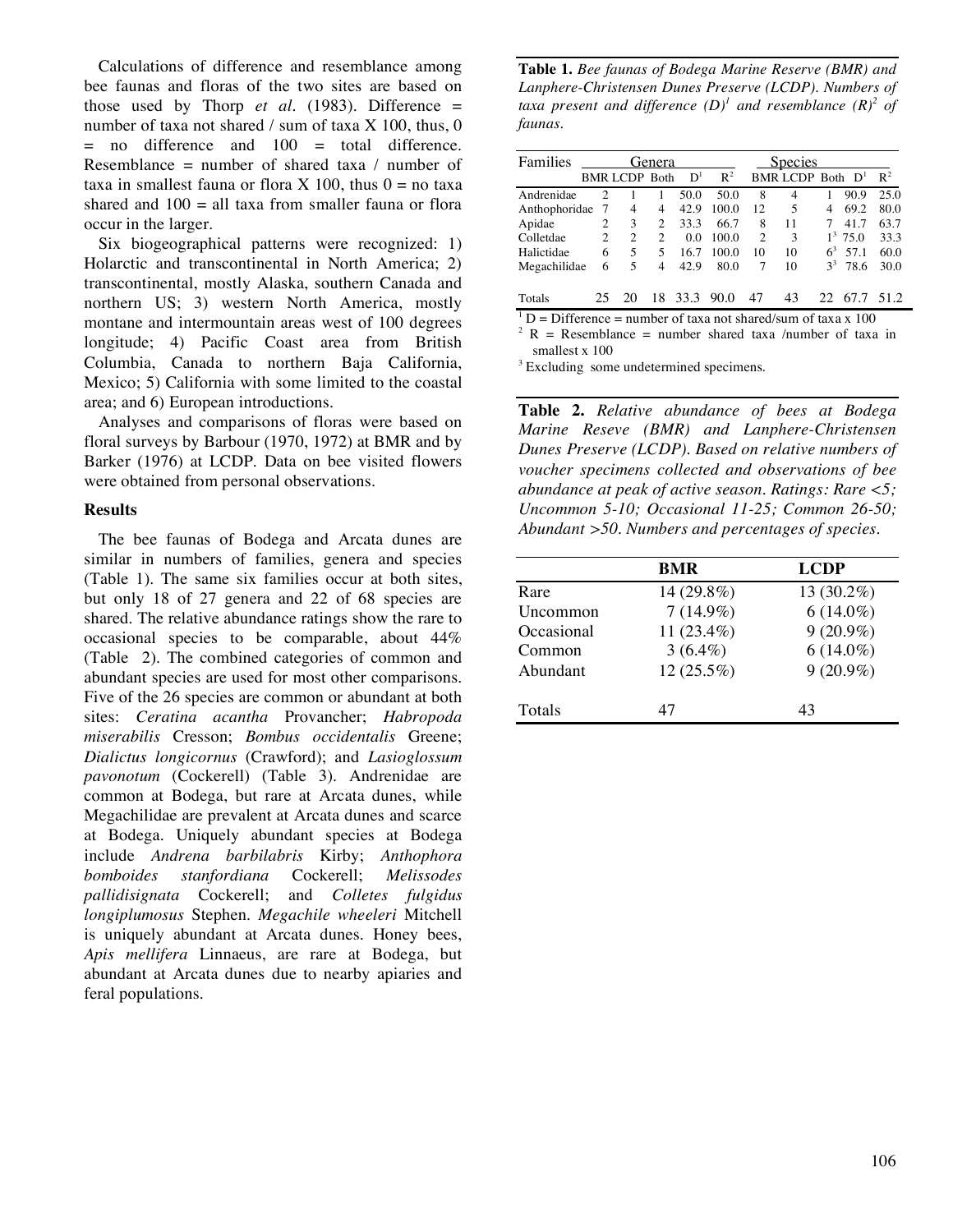**Table 3.** *Bees that are common to abundant <sup>1</sup> at one or both sites: Bodega Marine Reserve (BMR) and Lanphere-Christensen Dunes Preserve (LCDP).*

| - - -- - - -<br><b>Bees</b>                          | <b>BMR</b>     | <b>LCDP</b>    |
|------------------------------------------------------|----------------|----------------|
| Andrenidae                                           |                |                |
| Andrena (Andrena) saccata Viereck                    | А              | R              |
| A. (Augandrena) plumiscopa Timberlake                | $\mathcal{C}$  | $ -$           |
| A. (Leucandrena) barbilabris Kirby (=placida Smith)A |                |                |
| Anthophoridae                                        |                |                |
| Anthophora bomboides stanfordiana Cockerell          | A              | $---$          |
| Ceratina acantha Provancher                          | A              | $\mathcal{C}$  |
| Epeolus minimus Robertson                            | $\mathcal{C}$  | $\overline{O}$ |
| Habropoda (=Emphoropsis) miserabilis (Cresson)       | A              | $\mathsf{A}$   |
| Melissodes (Eumelissodes) pallidisignata Cockerell A |                | ---            |
| Apidae                                               |                |                |
| Apis mellifera Linneus                               | U              | A              |
| Bombus (Bombus) occidentalis Greene                  | A              | A              |
| B. (Fervidobombus) californicus Smith                | R              | $\mathsf{C}$   |
| B. (Pyrobombus) bifarius Cresson                     | A              | $---$          |
| B. (P.) caliginosus (Frison)                         | $\overline{O}$ | $\mathsf{C}$   |
| $B. (P.)$ mixtus Cresson                             | ---            | A              |
| B. (P.) sitkensis Nylander                           | R              | A              |
| B. (P.) vosnesenskii Radoszkowski                    | A              | U              |
| Colletidae                                           |                |                |
| Colletes fulgidus longiplumosus Stephen              | A              | $---$          |
| Colletes hyalinus oregonensis Timberlake             | ---            | $\mathsf{C}$   |
| Halictidae                                           |                |                |
| Dialictus cabrilli (Cockerell)                       | C              | U              |
| D. longicornis (Crawford)                            | A              | A              |
| Halictus rubicundis (Christ)                         | A              | O              |
| Lasioglossum pavonotum (Cockerell)                   | A              | A              |
| Megachilidae                                         |                |                |
| Anthidium palliventre Cresson                        | Ω              | A              |
| Coelioxys (Boreocoeloxys) rufitarsus Smith           |                | $\mathsf{C}$   |
| Megachile (Xeromegachile) wheeleri Mitchell          |                | A              |
| Osmia (Acanthosmioides) integra Cresson              | ---            | $\overline{C}$ |

<sup>1</sup>Abundance scale: R= <5; U= 5-10; O= 11-25; C= 26-50; A= >50.

Most species from both sites exhibit the western North American and Pacific Coast area biogeographic distribution patterns (Table 4). California endemics are most prominent at Bodega.

**Table 4.** *Biogeographic distribution patterns of bee species occurring at Bodega Marine Reserve (BMR) and Lanphere-Christensen Dunes Preserve (LCDP) (excluding undetermined species, mostly Halictidae and Nomadinae). Numbers of species.*

| Pattern                  |    |                 | Common/Abundant |    |  |
|--------------------------|----|-----------------|-----------------|----|--|
|                          |    | <b>BMR LCDP</b> | <b>BMR LCDP</b> |    |  |
| Holarctic                |    |                 | 2               |    |  |
| Transcontinental         |    | 6               |                 |    |  |
| Western North America 16 |    | 17              |                 |    |  |
| Pacific Coast            | 10 | 11              |                 |    |  |
| California               | 8  |                 |                 |    |  |
| Introduced               | 2  |                 |                 |    |  |
| <b>Totals</b>            | 40 |                 | 15              | 15 |  |

Prior to April bee activity is low, but bumble bee queens and *Lasioglossum pavonotum* are present at both sites along with several species of *Andrena* at Bodega. The peak of bee abundance at both sites is from April through June. Some distinctive elements are added in June (*Melissodes pallidisignata* at Bodega and *Megachile wheeleri* at Arcata dunes), but there is a decline in diversity and abundance in August and September.

The percentage of specialist (oligolectic) bees is greater at Bodega that at Arcata Dunes (19.2% vs. 7.0%). This corresponds with the greater numbers of Andrenidae and Eucerini at Bodega. The pollen preferences of 15 to 23% of the bees at the two sites is unknown, however most of these are predicted to be generalists based on available knowledge of related species.

Most of the bees at the two sites are solitary nesting: 66% at Bodega and 58% at Arcata Dunes. Social bees (Apidae) represent 17% of the Bodega fauna and 21% of the fauna at Arcata Dunes. The degree of sociality of the species of *Dialictus* (4% at each site) is unknown. Cuckoo (cleptoparasitic) bees comprise 17% of the fauna at Bodega and 21% of the fauna at Arcata dunes. *Nomada* spp. which parasitize *Andrena* are unique to Bodega. *Coelioxys rufitarsus* Smith, which parasitizes *Megachile wheeleri*, and *Psithyrus fernalde* Franklin and *P. insularis* (Smith) which parasitize *Bombus* spp. are unique to Arcata dunes.

Nest habitats for about 32% of the bees at both sites were determined. Among the abundant and common bee species: *Habropoda* nest in open sand in blowout areas in the dunes; and *Ceratina* excavate nests in pithy stems of Asteraceae at both sites. Most of the Halictidae nests were found in compacted soils: sand and decomposed granite at Bodega, sand and clay (reclaimed mud flats) adjacent to Arcata dunes. *Anthidium* females nest in areas of established dune vegetation in both areas, especially at the edges of deflation plains. Most of the rest of the bees at Arcata dunes nested in the established dune vegetation: *Megachile wheeleri*, *Osmia integra* Cresson, *Colletes hyalinus oregonensis* Timberlake and *Lasioglossum pavonotum*. At Bodega, *Andrena barbilabris* nested in open sand and midden mounds; *Melissodes pallidisignata* nests in compacted sand such as deflation plains in the dunes and paths near the laboratory; *Anthophora bomboides*, *A. californica* Cresson and *Colletes fulgidus* nest in vertical sandstone cliffs, especially at the end of Horseshoe Cove. *Anthophora bomboides* is further limited by the need for sources of fresh water for use in excavating its nests in sandstone cliffs.

Habitat types at Bodega include: beach, dunes, cliffs of sandstone or decomposed granite, and grasslands,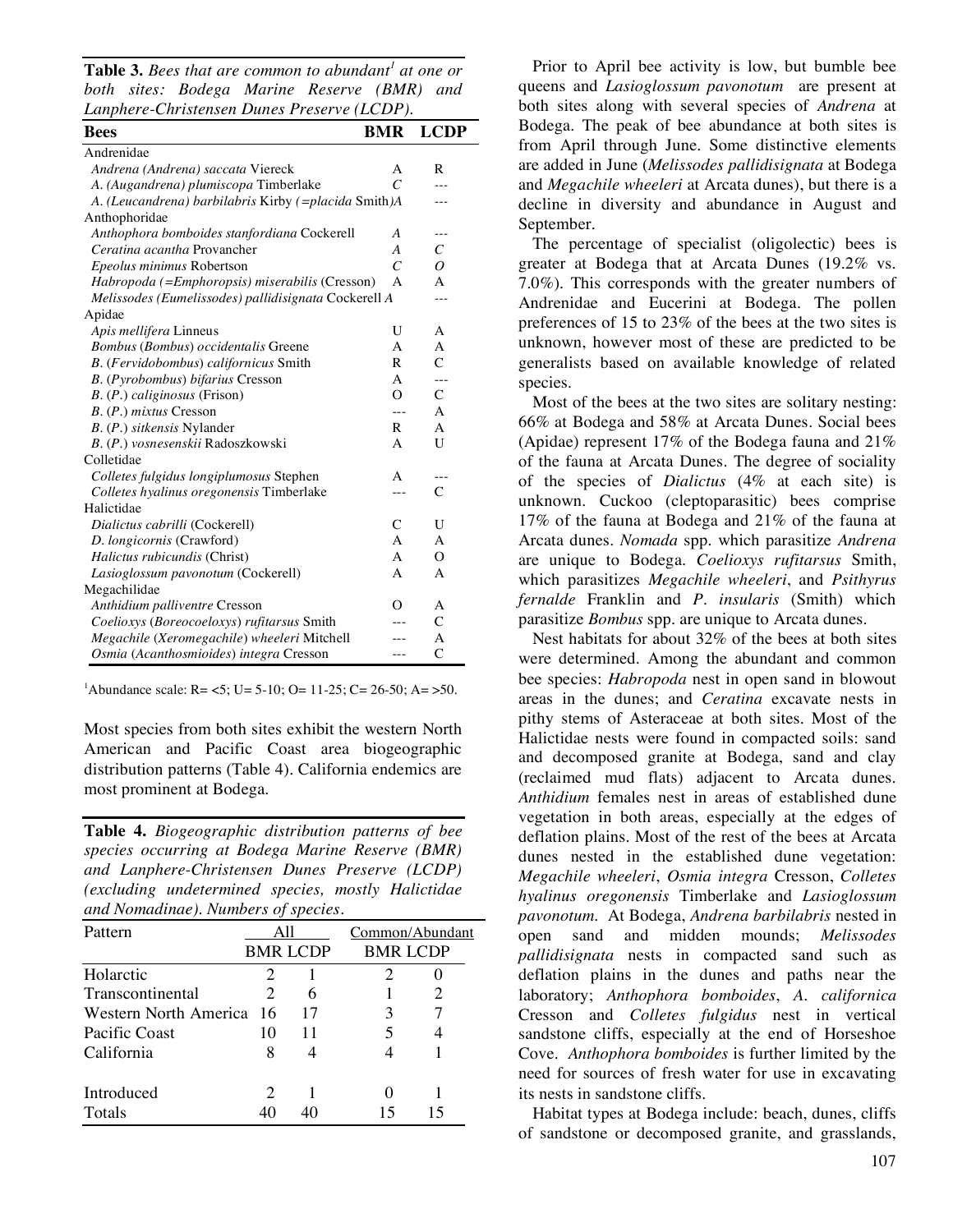with the latter comprising much of the reserve (Barbour *et al*., 1973). Arcata dunes is a smaller area with beach, dunes, and forest, with dunes making up most of the open area. The dunes at Bodega are not as diverse as those at Arcata. There are some relict dunes with native vegetation, but much is dominated by introduced beach grass with little original flora remaining.

The floras of the two sites show a considerable degree of difference (Table 5). There is a low resemblance of the smaller flora at Arcata dunes with that of Bodega. This pattern is heightened when only the portions of the floras actually visited by bees are compared. Although the overall taxonomic diversity of flowering plants is higher at Bodega, a higher proportion of the flora at Arcata dunes is visited by bees.

**Table 5.** *Floras of Bodega Marine Reserve (BMR) and Lanphere-Christensen Dunes Preserve (LCDP). Comparisons of all <sup>1</sup> flowering plants and bee-visited taxa including numbers and percentage introduced species. Numbers of taxa present and difference (D) <sup>2</sup> and resemblance (R) <sup>3</sup> of floras.*

|                                                 |     |      |    |  |  | <b>Bee Visited</b>                                                    |      |  |                |  |  |
|-------------------------------------------------|-----|------|----|--|--|-----------------------------------------------------------------------|------|--|----------------|--|--|
|                                                 |     |      |    |  |  | BMR LCDP Both $D^2$ R <sup>3</sup> BMR LCDP Both $D^2$ R <sup>3</sup> |      |  |                |  |  |
| Families                                        | 37  | 39   |    |  |  | 27 55.1 73.0 18 21 12 55.6 66.7                                       |      |  |                |  |  |
| Genera                                          | 111 | 95   | 62 |  |  | 56.9 65.3 37 45 17 73.9 46.0                                          |      |  |                |  |  |
| Species 156 127 58 74.2 45.7 39 50 15 79.7 38.5 |     |      |    |  |  |                                                                       |      |  |                |  |  |
| Introduced 54                                   |     |      |    |  |  | 34 18 74.3 52.9 9                                                     |      |  | 14 5 72.2 55.6 |  |  |
| $\%$ Intro 34.6                                 |     | 26.8 |    |  |  | 23.1                                                                  | 28.0 |  |                |  |  |

<sup>1</sup> Angiospermae except: Betulaceae, Cyperaceae, Graminiae, Juncaceae, Juncaginaceae, Lemnaceae, Potamogetonaceae, Sparganiaceae, and Zosteraceae.

 $D =$  Difference = number of taxa not shared/sum of taxa x 100

 $R =$  Resemblance = number shared taxa /number of taxa in smallest x 100.

At Arcata dunes, ericaceous shrubs dominate the flora prior to April, but these are not found at Bodega. In April through June, Legumes (*Lathyrus* and *Lupinus*) dominate Arcata dunes, while a greater diversity of flowers occurs in the grasslands at Bodega including: *Amsinkia*, *Armeria*, *Eschscholzia*, *Lasthenia*, *Layia*, *Lupinus*, and *Nemophila*.

July through September is dominated by Asteraceae at both sites.

Flowers that do not produce nectar as a reward are visited primarily by generalist bees that obtain nectar from other plants in the same area (Table 6). This is particularly apparent when bees with bright orange pollen loads from *Lupinus* are seen visiting flowers with lighter-colored pollen such as *Amsinkia*, *Armeria*, or *Stachys*.

**Table 6.** *Flowers and principal bee visitors at Bodega Marine Reserve categorized by types of reward for bees.*

| <b>Reward and flowers</b> | <b>Dominant bee visitors</b>                 |
|---------------------------|----------------------------------------------|
| Pollen only               |                                              |
| Lupinus arboreus          | Bombus, Habropoda                            |
| Lupinus spp.              | <b>Bombus</b>                                |
| Eschscholzia              | Bombus, Andrena, Halictidae                  |
| Primarily nectar          |                                              |
| Armeria                   | <i>Andrena, Bombus, Colletes, Halictidae</i> |
| <b>Stachys</b>            | Anthophora, Bombus                           |
| Both pollen and nectar    |                                              |
| Amsinkia                  | Bombus, Habropoda                            |
| Potentilla                | Andrena, Bombus, Colletes, Halictidae        |

Different genera of Asteraceae may receive visits from predominantly specialist bees (*Lasthenia*), combinations of specialist and generalist bees (*Layia*, *Erigeron*) or generalist bees (*Eriophyllum*) (Table 7). Introduced flowers are predominantly visited by generalist bees (Table 7). In addition, the few flower visits by honey bees recorded at Bodega were all to flowers of introduced plants: *Myoporum* (5), *Cirsium vulgare* (Savi) Ten. (2), and one each to *Carpobrotus* and *Raphanus*.

**Table 7.** *Selected groups of flowering plants and their principal bee visitors at Bodega Marine Reserve.*

|                   | <b>Flowering plant taxa</b> Dominant bee visitors |
|-------------------|---------------------------------------------------|
| Asteraceae        |                                                   |
| Lasthenia         | Andrena                                           |
| Layia             | <i>Andrena, Colletes, Halictidae</i>              |
| Erigeron          | Bombus, Ceratina, Colletes, Melissodes            |
| Eriophyllum       | <i>Bombus</i> , Halictidae                        |
| Introduced plants |                                                   |
| Carpobrotus       | <i>Bombus</i> , Halictidae                        |
| Hypochoeris       | Bombus, Ceratina, Colletes, Halictidae            |
| Myoporum          | <i>Bombus</i> , Halictidae                        |
| Raphanus          | Anthophora, Habropoda                             |

Comparative measurements of bee visitation to *Lupinus arboreus* Sims, (1,000 racemes), *Erigeron glaucus* Ker. (200 heads), *Potentilla egedei* Wormsk. (200 flowers), and *Amsinkia menzeisii* (Lehm.) Nels. & Macbr. (1,000 cymes) in June 1991 at Bodega showed low but recordable visits of 1 to 4 bees per minute on all but the *Lupinus* which received no visits. Some bees had been observed visiting the *Lupinus* in April and May. Some fruit was set by June, but there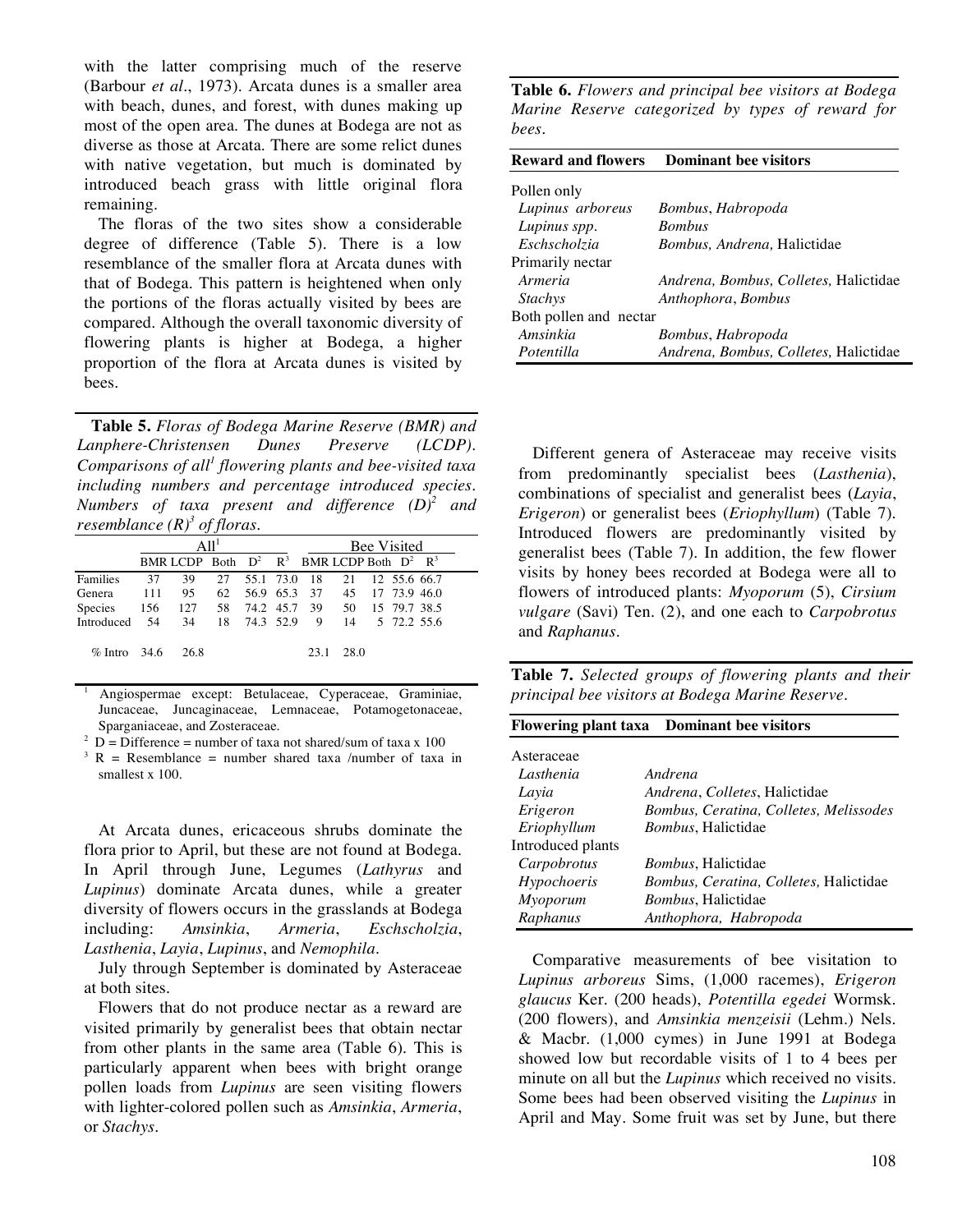were distinct gaps where entire whorls of flowers had failed to set seed or aborted on these racemes.

#### **Discussion**

Diversity of host-specific bees in California is low (30%) in coastal communities in contrast to other zones, even lower than in alpine areas (Moldenke, 1976a, b). Our figures for Bodega and Arcata show even lower percentages of specialist bees. Therefore plants in these coastal areas are primarily visited by generalist bees. Moldenke (1975) shows that bumble bees increase in abundance with increasing severity of environment, being highest at his coastal site (Point Reyes). Our data show highest diversity and abundance of bumble bees at Arcata corresponding to the findings of Thorp *et al*. (1983).

Estimates of relative abundance of bees were made from collections and observations at flowers and at nest sites. Each may give a different impression of abundance. Large concentrations of bees at aggregated nest sites leave the impression of high abundance if the area of the nests is not put in perspective with the entire study area. Bees may disperse rapidly from the nest site over mass blooming flowers nearby and be diluted quickly giving quite a different impression during the flower visitation counts. Generalist bees may be further diluted by visiting diverse host flowers.

The biogeographic patterns of the bees at the two sites show that they each are derived from a variety of sources. The presence of many of the same species of bees on San Miguel Island, Santa Barbara County, California (Table 8) suggests a strong affinity among the coastal areas from southern Oregon to Point Conception, California. *Dialictus cabrilli* was thought to be endemic to San Miguel Island (Rust *et al.,* 1985), but is now known from Bodega and Arcata dunes. *Bombus nevadensis miguelensis* Cockerell is a dark form of the widespread nominate species from San Miguel Island. The same color form occurs as a disjunct population at Arcata (Thorp *et al*. 1983).

Because most of the bees at the two sites are solitary and ground-nesting, soil substrate is important in determining the composition of the bee communities. Gordon (1992) has also shown that *Megachile wheeleri* nest sites are closely associated with certain plants. The lack of compacted sand and vertical cliffs at Arcata dunes limits nesting of some of the more common species found at Bodega such as *Melissodes pallidisignata*, *Anthophora bomboides*, and *Colletes fulgidus*. The fact that *Melissodes* have been found nesting in compacted sand along roads within five miles of the Arcata dunes (DMG) confirms this limitation.

| Table 8. Bees of San Miguel Island, Santa Barbara      |
|--------------------------------------------------------|
| County, California (Rust et al., 1985) that also occur |
| at Bodega Marine Reserve (BMR) and Lanphere-           |
| Christensen Dunes Preserve (LCDP).                     |

| <b>Bees</b>                                |        | <b>BMR LCDP</b> |
|--------------------------------------------|--------|-----------------|
| Dialictus cabrilli (Cockerell)             | ┿      | $\pm$           |
| Bombus nevadensis miguelensis Cockerell -+ |        |                 |
| <i>B. californicus Smith</i>               | $\pm$  | $^+$            |
| B. vosnesenskij Radoszkowdki               | $\pm$  | $\pm$           |
| Colletes hyalinus Provancher               |        | $\pm$           |
| Andrena submoesta Viereck                  | $\pm$  |                 |
| <i>Andrena caerulea</i> Smith              | $\pm$  |                 |
| Lasioglossum pavonotum (Cockerell)         | $\pm$  | $\pm$           |
| Osmia albolateralis Cockerell              | $\pm$  | $\pm$           |
| Epeolus minimus Robertson                  | $^{+}$ | $^{+}$          |
| Anthophora californica Cresson             | $^+$   |                 |
| Habropoda miserabilis (Cresson)            | $^+$   | +               |

 $1 +$  =present; - =absent.

From the standpoint of flower resources, Tepedino (1979) suggested that generalist bees would be less vulnerable to extinction than specialists. However, floral resource generalists may have specialized requirements for nest sites. Our studies suggest that location of the nest sites of many bees at Bodega and Arcata are determined in large measure by soil type. Thus, they may nest in different habitats from those containing the flowers they pollinate. If the bee nest habitats are not included under the same management goals as those of the flowers, their protection cannot be assured and a vital link in the reproductive biology of the plant communities may be weakened. There is need for further studies of the nesting biology of bees in managed areas because of their importance as pollinators.

Proper identification of biological specimens is of prime importance in any biological diversity study. Many bee taxa are not well known due to the lack of scientists willing to revise large taxa of small sized insects. Thus, many of the Halictidae and parasitic Anthophoridae are difficult to get identified. The initial databases at both sites contained records of individual specimens that were suspicious based on known distributions and sources of the material. These records have been eliminated from consideration here because we have not been able to validate them. The specimens have been retained for further study. We have established voucher collections of identified specimens collected by us with source information for future comparisons.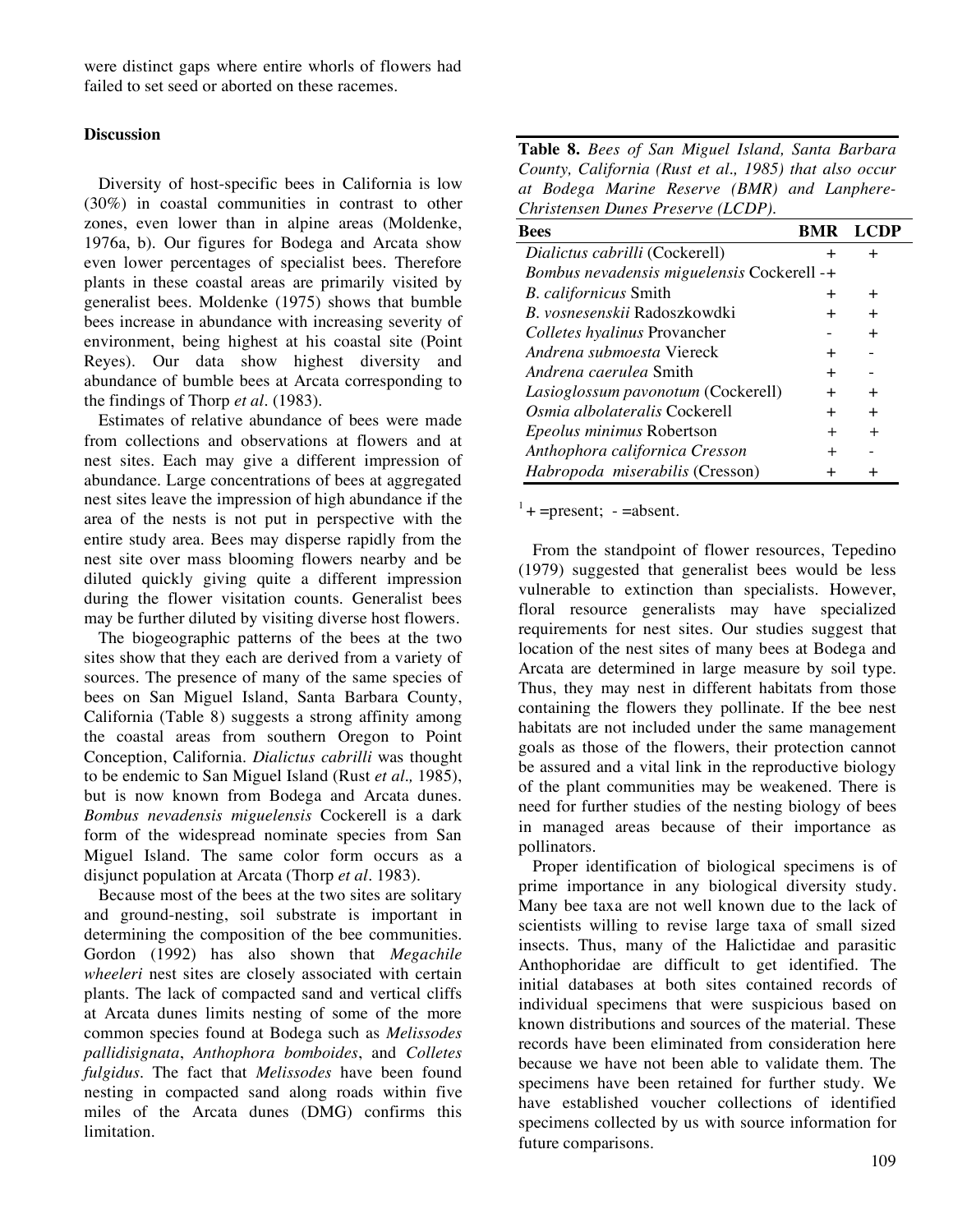In developing a database of flower association records for bees, it is important to record the type of visit and resource collected. Bees visiting flowers that produce pollen only may also require brief diversions to nectar producing flowers to maintain their energy supplies for flight. Accumulated records of flower associations of bees occur in monographs (*e.g*., Moldenke and Neff, 1974) and the Hymenoptera catalog (Krombein, *et al*. 1979). However, these depend upon the presence and accuracy of flower host labels on museum specimens. Many monographs and catalogs merely provide lists of plant taxa without weighting frequency of encounter. They often lack information as to whether the flower records represent visits for pollen, nectar, both, or may be only incidental associations. Such lists overemphasize diversity of rare occurrences and undervalue common use or possible specialization.

Flower visits by *Apis* at Arcata where it is abundant were not included because of the focus on native bees, but limited records from Bodega are all to introduced flowers. The tendency for Apis to frequent introduced flowers has been noted by Donovan (1980) in New Zealand and other study sites in California (RWT). Thus, *Apis* may be of limited value in maintaining populations of native plants in areas of its introduction.

Introduced flowering plants may affect flowering plant communities in a number of ways. They may crowd out native plants in competition for space, cover bee nest sites, compete with natives for services of pollinators, enhance reproduction of alien bees which may in turn compete with native bees, and provide additional sources of pollen and nectar for native bees, especially generalists. These diverse roles should be evaluated before management actions are initiated.

The low relative abundance of bees at Bodega, especially during the summer months when weather (e.g., fog, wind, cold) limits pollinator flight suggests that many of the plants may be pollinator limited. Quantitative measures of bee visitation to patches of flowers show low abundance of bees relative to bloom abundance even during the best of weather at Bodega. There are also striking differences in visitation to different plants supporting the same pollinators (e.g. *Lupinus arboreus* versus *Amsinkia menziesii*). Pollen limitation is further supported by observations of gaps in fruit production in racemes of *Lupinus arboreus*. This is of particular interest since *Lupinus arboreus* may be a keystone species in the grasslands at Bodega. By contract, it is considered a weed in the dunes at Arcata (Miller, 1988). Studies of its reproductive biology at both sites should be of considerable importance.

In conclusion, there are many differences and similarities in the two managed coastal habitats

examined here. The composition and abundance of the bee faunas are determined by a variety of conditions including soil, climate, plant community, and biogeographic history. A similar pattern at both sites is the frequent separation of habitats required by bees for nesting and for food foraging. We are beginning to see evidence that broad applications of pesticides in forests to control spruce bud worm (Kevan and LaBerge, 1978; Plowright *et al*., 1978) depresses crop pollinator populations. Similarly, rangeland sprays to control grasshoppers are threatening pollinators of endangered plant species (Tepedino *et al*. 1990). Grazing and trampling of nest sites may also adversely effect pollinators of endangered plant species (Sugden, 1985). For continued reproductive success of many of the elements of the plant community, conservation biologists must consider protecting additional habitats needed by their pollinators. This has been anticipated by Frankie *et al*. (1990) who suggest the need to evaluate habitats near preserve because they "may function as important reservoirs of target pollinator groups." Our studies also indicate that there is a need to conserve mosaics of habitats, especially where large generalist bees are important as long-range pollinators.

## **Acknowledgements**

Studies at Bodega Marine Reserve were made possible by funds from the Bodega Bay Marine Laboratory Intercampus Grants to RWT. We thank G.E. Bohart, R.W. Brooks, G.E. Eickwort, T. Griswold, W.E. LaBerge, F.D. Parker and R.R. Snelling for identifications of bee species.

## **Literature Cited**

- Barbour, M. G. 1970. The flora and plant communities of Bodega Head, California. Madrono 20:289-313.
- Barbour, M. G. 1972. Additions and corrections to the flora of Bodega Head. Madrono 21:446-448.
- Barbour, M. G., R. B. Craig, F.R. Drysdale and M. T. Ghiselin. 1973. Coastal ecology of Bodega Head. University of California Press, Berkeley, CA. 338 pp.
- Barbour, M. G., T. M. De Jong, and A. F. Johnson. 1975. Additions and corrections to a review of North American Pacific Coast beach vegetation. Madrono 23:130-134.
- Barker, L. M. 1976. A vascular plant inventory and vegetation map of the Lanphere-Christensen Dunes. Report submitted to the Nature Conservancy. Lanphere-Christensen Dunes Preserve, 6800 Lanphere Rd. Arcata, CA 95521. 15 pp.